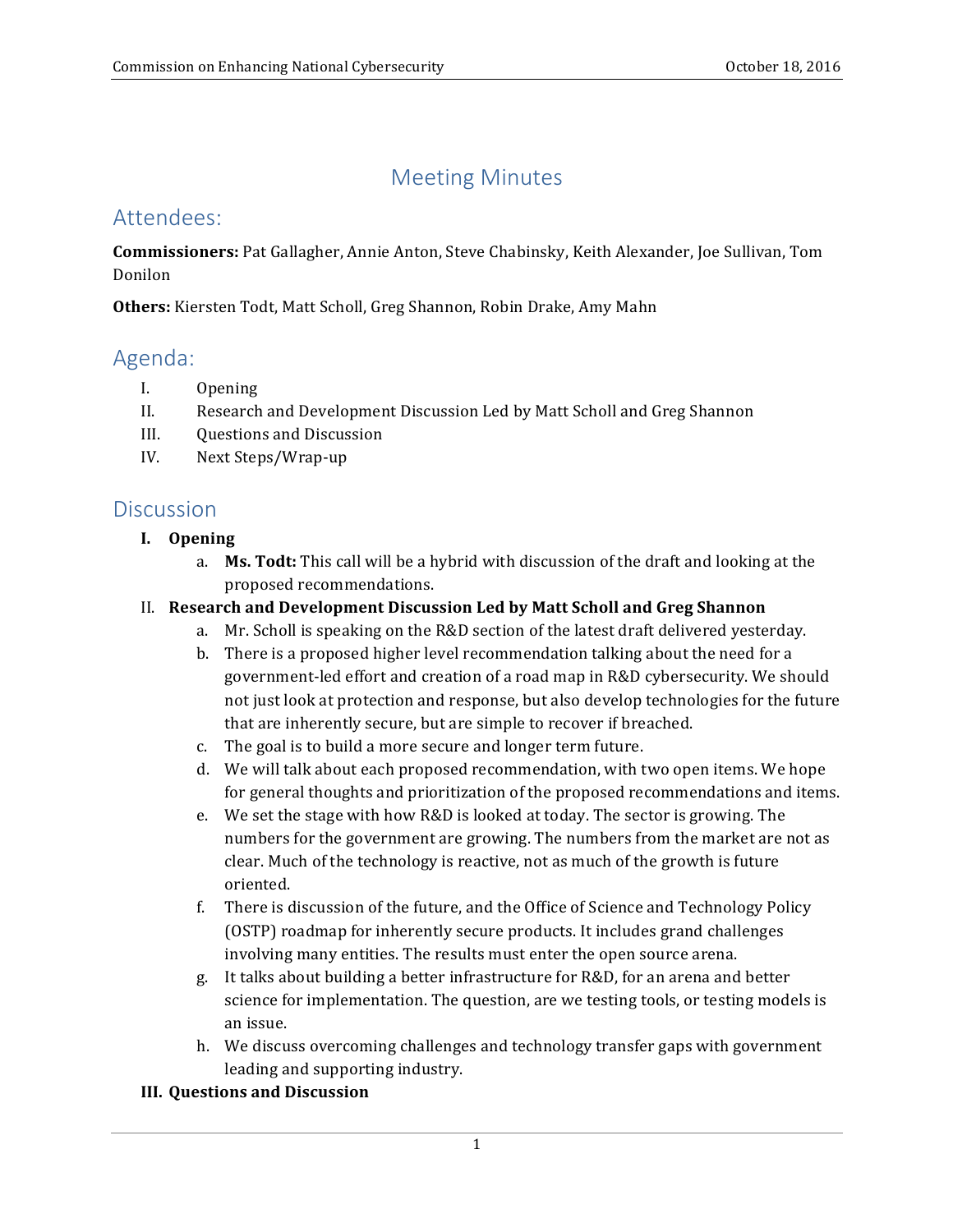- a. Is compliance technology convoluted with security technology? Something to consider
- b. OSTP at the WH is looking at priorities in the next ten years, with a view to build partnerships and cooperation. Shifting defensible architectures for the future.
- c. Incentivize in the roadmap through grand challenges.
- d. Mr. Donilon: Would it be useful to have a definition of what a high-assurance defensible system would look like?
	- i. It was touched on lightly in the draft, but can be defined more concretely. What things are in the conversation now that would aid in development of this type of system?
	- ii. For proposed recommendation 2, do we have the ability to give examples of categories for challenges? It would also add concreteness.
	- iii. Mr. Sullivan: It would be great to specify what we are talking about. In defining products as inherently secure, can we define what we mean by "products?"
	- iv. **Ms. Anton:** Can we add "resilience" to the definition? It also applies to electrical engineering in terms of cyber-physical systems. It applies to the internet of things as well. Not sure where to go, when separating privacy, usability, and related issues. There is concern in separating them that we are not taking a holistic view. We can't continue to do research as technologists in isolation. It is separate from the roadmap, and the challenges.
	- v. Mr. Chabinsky: How to integrate R&D into other areas as needed? In Europe, in the new data protection regulations, systems are required to be designed with privacy in mind. How to design privacy into products is an R&D issue, but it connects those pieces. Workforce, information sharing, R&D address a larger objective in other sections. It may cover some of the goals we want to address here.
	- vi. **Mr. Gallagher:** The proposed recommendations are all various forms of implementing R&D. We have never clearly defined an objective. The big missing piece here is the agenda itself. We should address the motivation for the roadmap, such as a problem with gaps, insufficient scope, etc. We should define an objective first, then the recommendations should come. The roadmap is not an outcome. It's like recommending a recommendation. The section should state what the road map should lead to. A roadmap works when there are well-defined objectives. We can't tell from the definition of the problem, that the roadmap should be first. It would also address Ms. Anton's point. If the problem is well defined, the way becomes clear. It is broader than simply the technology.
	- vii. **Mr. Donilon:** There should be some upfront formulation with declarative text on the goal of a research agenda. State the agenda first, followed by proposed recommendations, followed by the roadmap. Include some specific examples of promising areas of research. Lay out what success looks like when they are achieved.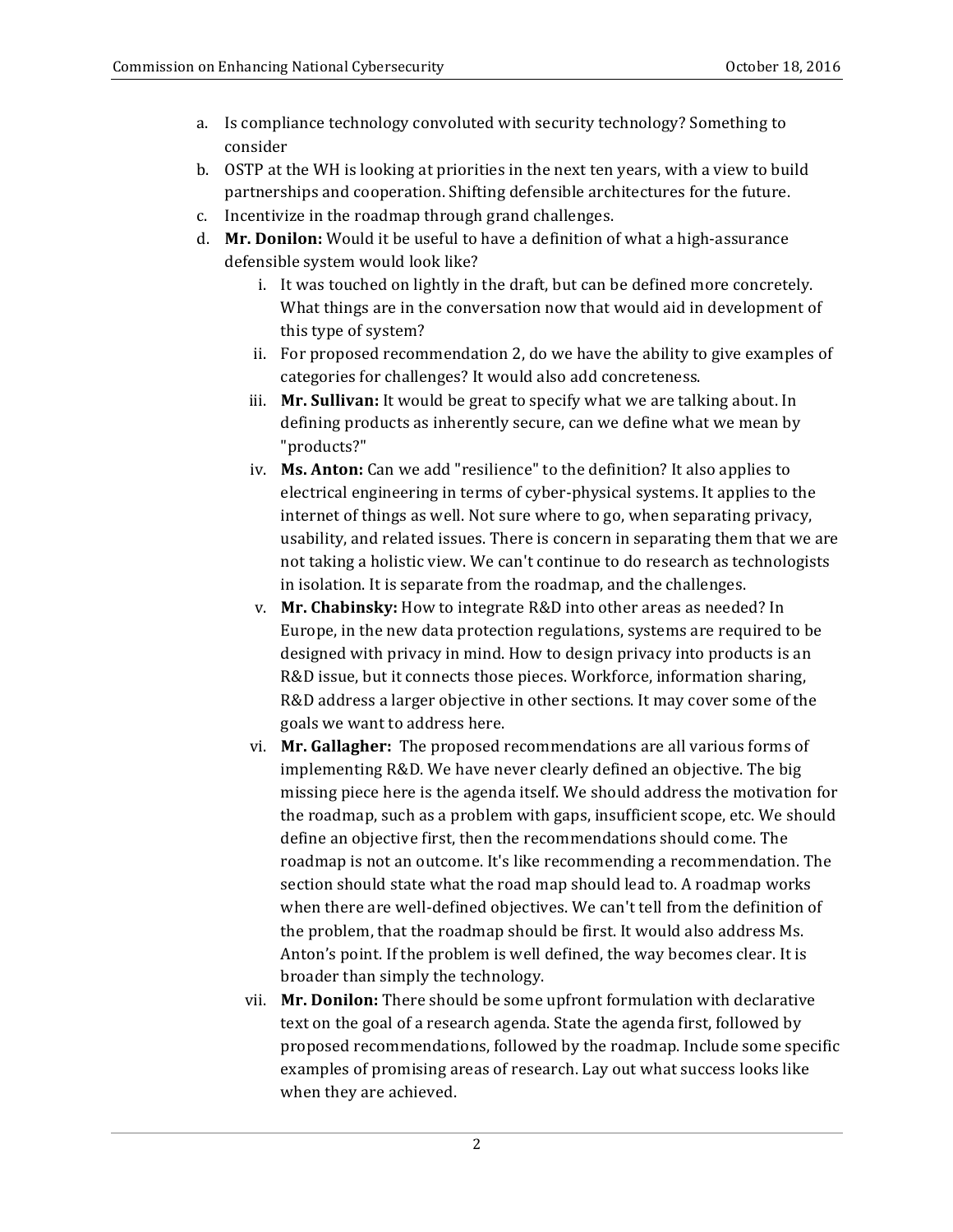- **viii. Mr. Shannon:** We have worked with DOE and NSA. One idea is the notion of unassailable systems. It involves the difficulty to crack these systems. It ensures policies are enforced. Involves formal methods, or proving computational challenges exist to compromising systems. I will provide text  **to describe these systems.**
- ix. Mr. Gallagher: Usually R&D agendas go for a particular question. What could be different about the R&D agenda here, is laying out goal for attributes of the system itself. If we can define high-assurance characteristics of a system, it opens the door for a different R&D agenda than what we have had before. What mix of fields need to be part of the agenda to get to that behavior? What research infrastructure must exist to achieve the goal? Can we define it in an exciting and compelling way for system performance to be the overriding goal, then invite the research community to build it out?
- x. **Mr. Donilon:** A report on preparing for the future of artificial intelligence (AI) out last week. Can we cross reference materials in the AI report (offensive and defensive capabilities), and can we talk more about it?
	- 1. Mr. Shannon: The report talked about qualities and what is needed for systems to be secure. AI is important, but we didn't want it presented as the answer to today's cybersecurity challenges. If presented with the desired attributes for the system, it may be used in that context. Putting the AI out of business is the ultimate goal, but we're not there.
- e. Other comments
	- i. Mr. Gallagher: The discussion is a key part of it. Trying to create wellness around IT infrastructure is hard. There needs to be a functioning immune system, and AI can play a key role. It will be important going forward for the nearer term.
		- 1. Mr. Scholl: It is one of the examples where market based R&D is actively working. We need to make it clearer on the definitions, and call out challenges for the agenda, and the rest will follow.
		- 2. **Mr. Donilon:** The capability needed for the journey.
		- 3. **Mr. Shannon:** AI will augment human systems. Finding pathways into systems. Utility across the whole spectrum.
	- ii. Mr. Scholl: We propose recommendations about transition to practice and technology transfer, and building infrastructure for R&D.
		- 1. We propose a recommendation that talks about facilitating technology transfer.
		- 2. We propose recommendations that talk about building infrastructure. The earlier discussion was very helpful.
	- iii. **Mr. Chabinsky:** Moonshot We have an opportunity in the discussion tomorrow, on how to position. Start with the moonshot and underlay with objectives and metrics, etc. Will discuss further tomorrow.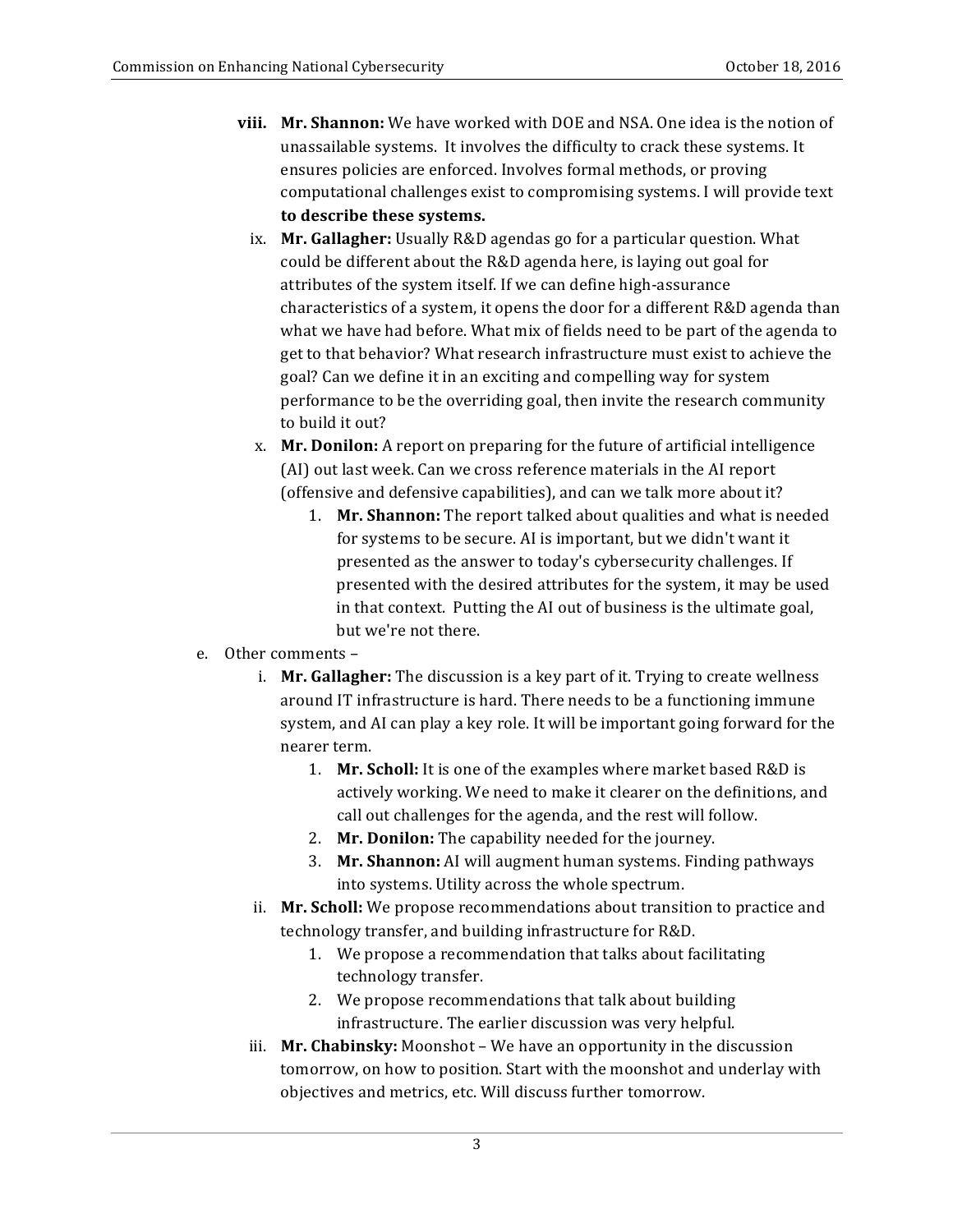- iv. Mr. Scholl will consider and restructure the section based on today's comments.
- v. What is a good timeframe for achieving the goal (unassailable systems)? It is an infrastructure migration, with possibly a 15-year timeframe. It could be measured in 5-year pieces. It is doable, and has been done elsewhere.
- vi. **Mr. Shannon:** Demos would be possible in five years, with further evolution following. The hard part is making it pervasive.
- vii. **Mr. Scholl:** With migrating cryptography is not uncommon to see this migration in fifteen years.
- viii. **Mr. Donilon:** How will the research community react?
	- 1. The commission needs to consider how to incentivize the action.
	- 2. Mr. Scholl: Overall, it will be welcomed. There has been some research already. It becomes what the government is willing to invest.
	- 3. The research community is primed for this research, and creating trust for society.
	- ix. Mr. Donilon: Should we cite a dollar amount for investment, and a timeframe?
		- 1. **Mr. Shannon:** We have talked about it, but have no real basis for a response. Unclassified research spend is about seven hundred million dollars a year.
		- 2. Staff will research further.
	- x. **Ms. Anton:** The National Roadmap for Robotics for 2013 may be an example. They were able to get money from multiple agencies for an initiative that led to the roadmap.
- xi. **Mr. Shannon:** There has not been any appreciations in the new budget for what we are considering. Should there be cost estimates?
	- 1. **Mr. Donilon:** If Tony Scott could provide a number for a six to ten year plan for addressing legacy systems and progress with R&D toward a goal. The numbers are not that large, that we should not suggest some numbers.
	- 2. Mr. Shannon: People may be surprised that a small amount could have such a large impact.
	- 3. **Mr. Donilon:** Evaluating may better inform the scale.
	- 4. **Ms. Todt:** We may be able to discuss more tomorrow as well.
- xii. **Mr. Gallagher:** What is annual the cyber budget at NIST?
	- 1. **Mr. Shannon:** It is an order of magnitude less than numbers mentioned here. DARPA has absorbed much of R&D investment in this area. The National Science Foundation (NSF) is around 150 a comparison, an F-35b fighter costs 105 million. million a year (for security and the trustworthy computing effort) as